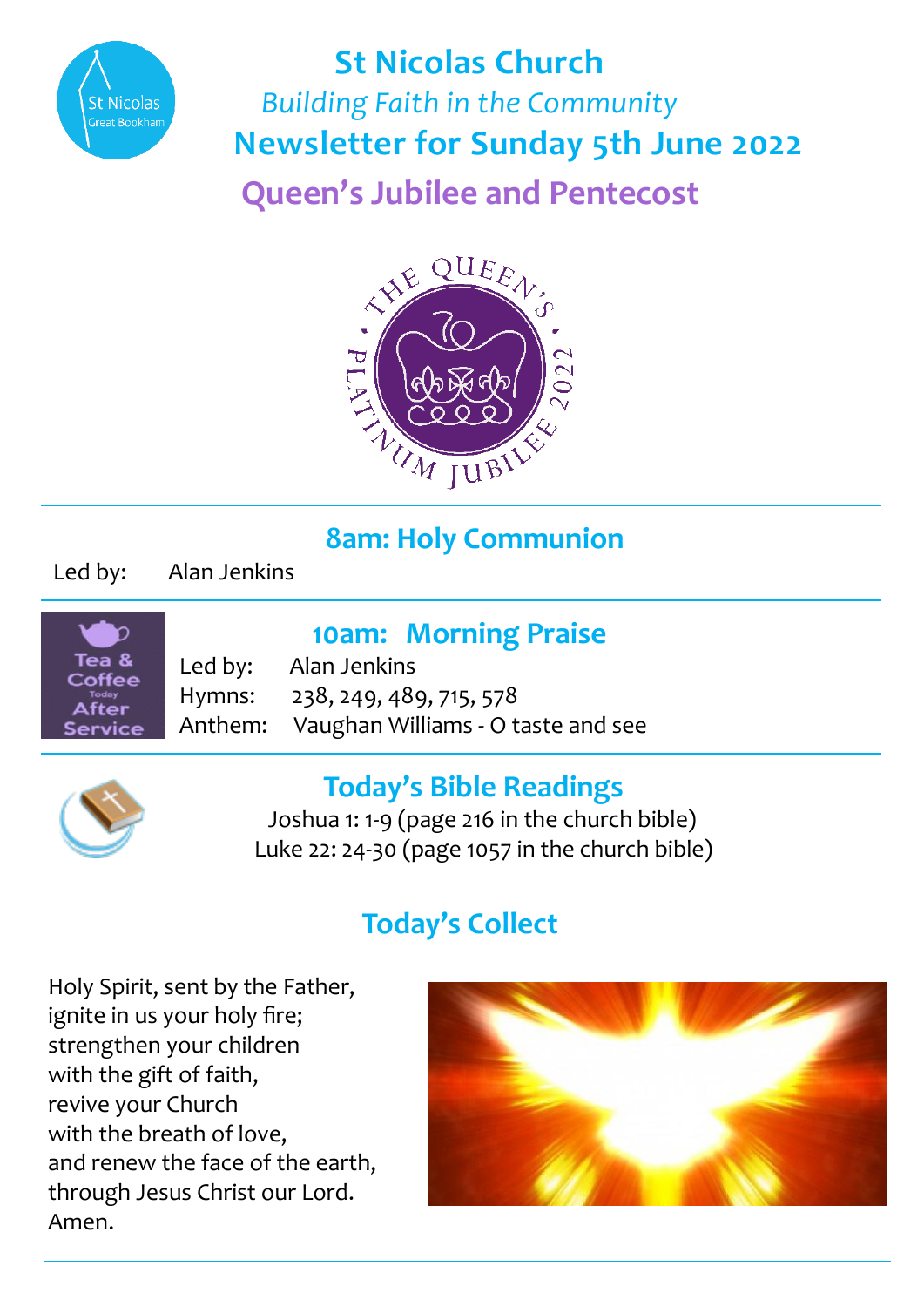# **This week we are praying for:**

- For the work of Mission Aviation Fellowship (MAF) and our links Julia Watts and Sue White. MAF has many things to be thankful for:
	- Permission has been given to set up a new programme in Guinea: please pray for successful recruiting of new staff for this team.
	- Please pray for the Flight Training Centre in Mareeba, Australia; for the 48 people who maintain the aircrafts and train the pilots of tomorrow.
	- Please pray for good maintenance of the airstrips where MAF pilots have to land and take off. Without them, not only can vital goods not be delivered to isolated communities, the injured or sick cannot be transported to hospital, and even more important, the message of the gospel and God's love cannot be spread by the MAF pilots in their roles as missionaries to the people they serve.
	- Please pray for safety for all MAF personnel and their families, both in the air and on the ground.
- For Bookham United Charities.
- For our neighbours in Greathurst End.
- For Our Church Development Plan: focussing on Buildings led by Neil McDonald.
- From our Electoral Roll: Romey; Peter; Ann; Clare; Pat; Stella.
- Family and friends of those who have recently died: Derek Parker.
- Those who are ill: Eldred Clark; Tim Carlier; Cherry Phillips; Cathryn Jobson; Valerie Goode.

**If you have a prayer request please contact a member of the ministry team. You can also raise a prayer request by email at pleasepray@stnicolasbookham.org.uk or via our website 'prayer page' at https://www.stnicolasbookham.org.uk/prayer**

#### **Notices**

#### **QUESTIONS TO CONSIDER BASED ON THIS WEEK'S BIBLE READING**

**Rise up and serve** In this weekend of Platinum Jubilee celebrations, we give thanks for the Queen and consider the secret of her remarkable consistency of character and extraordinary contribution.

- 1. When considering the Queen's reign, what are you particularly thankful for? What do you think has been the secret of her remarkable consistency of character and extraordinary contribution?
- 2. To what extent does your Christian faith guide you through good times and bad? How does the promise of divine presence and call to obedience make a difference to your life?
- 3. How does Jesus' example of servant leadership challenge your attitudes and ministry?

**MOTHERS' UNION 9th JUNE**. NB Change of timing: 10am Corporate Communion; followed by coffee in Church Room; 11.30am into Church for a talk by Peter Lutton on the organ and his life as a church organist; 12.30 join us for a shared lunch.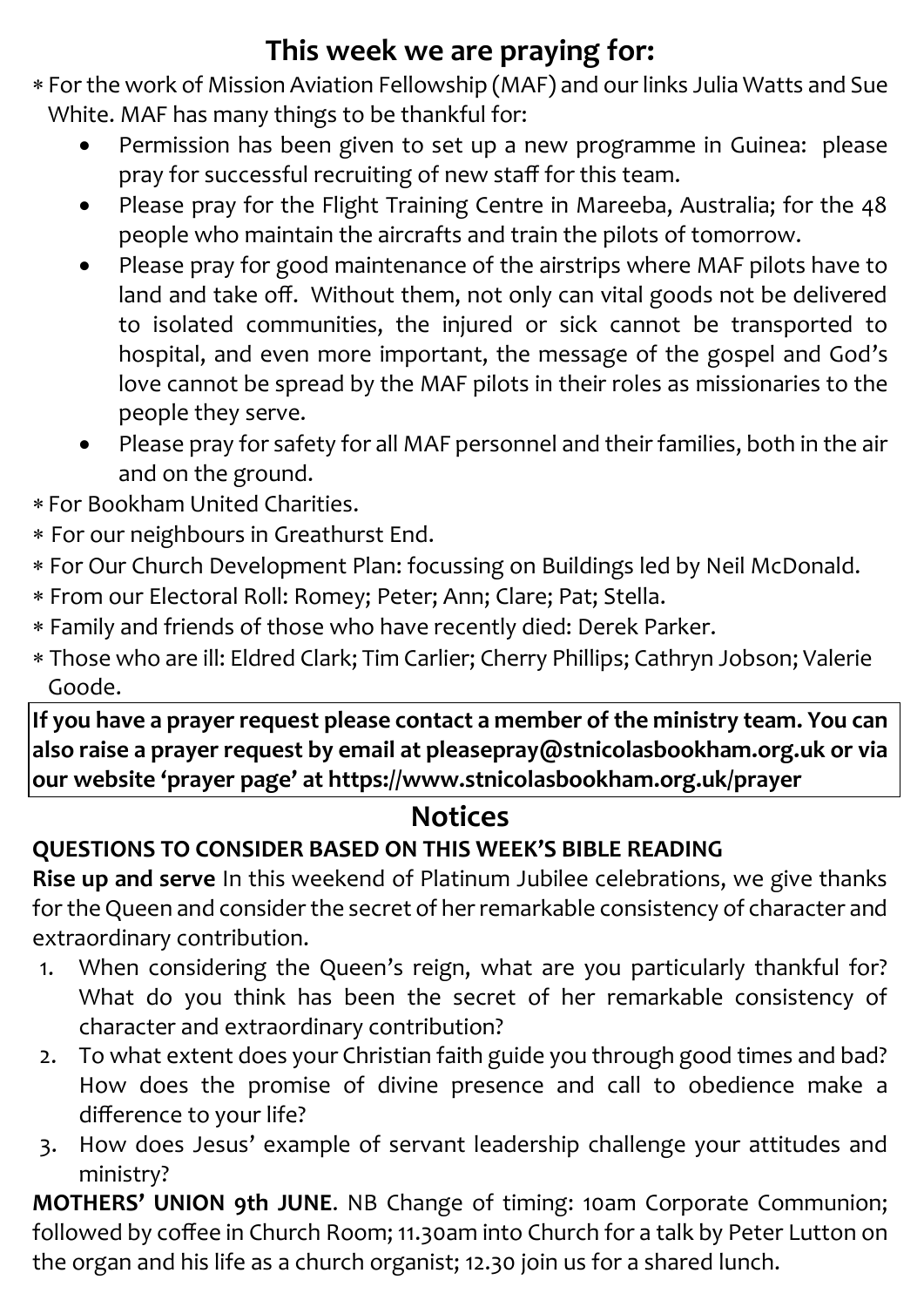**WILDFLOWER MEADOW** visit is on Thursday 9th June at 2.30pm. The beautiful meadow is in Ockham and we have been fortunate to be offered a slot just for us that day. The cost to include tea and cake is £5 donation to the National Garden scheme. There are still a few places so please contact Val Lambert valannlamb73@gmail.com, or the Parish Office, if you would like to join us. We will contact you then to organise travelling together.

**NEW TO ST NICOLAS OR JOINED IN THE LAST 2 YEARS?** Come and meet one another over a simple lunch after the Sunday service on 12th June. If you would like to come, or want to know more about the event, please speak to Anne, Catherine, or Vicki or email Catherine.jager@stnicolasbookham.org.uk We would be pleased to hear from you and look forward to seeing you there.

**DEANERY SYNOD** All are warmly invited to attend the next meeting of the Deanery Synod taking place at 7.00pm on Wednesday 15th June at St Mary's, Fetcham. The main focus of the meeting will be an opportunity to hear from Revd Folli Olokose who will lead a session about Racial Justice and share what is happening in Guildford Diocese.

**VILLAGE DAY HELP** We are pleased that the Adventure Plus climbing wall will once again be available at Village Day on Saturday 18th June. Would you be willing to help Alan book people in on the day? Any offers gratefully received for one hour slots between midday and 4.00pm. Please email: alan.jenkins@stnicolasbookham.org.uk. Thank you.

**FRIENDSHIP LUNCH** 19th June, 11.30 for 12.00 in the Pastoral Centre. If you usually lunch on your own and would like to join us please phone Sylvia on 01372 452051. You would be made most welcome**.**

| Mon 6th  | $10:00$ am | TotsAlive! – Church and Church Room                     |
|----------|------------|---------------------------------------------------------|
|          | 1:30 pm    | Craft group - Pastoral Centre                           |
|          | 4:00 pm    | BYouth - Pastoral Centre                                |
| Tue 7th  | 10:00 am   | Tuesday Coffee Morning - Pastoral Centre                |
|          | $11:30$ am | Mothers' Union Prayers - Church, Lady Chapel            |
| Thu 9th  | $10:00$ am | Holy Communion - Church (Acts 5: 27-33; John 3: 31-end) |
|          | 10:00 am   | Mothers' Union Corporate Communion - Church             |
|          | 10:40 am   | Thursday Coffee Morning - Church Room                   |
|          | 11:30 am   | Mothers' Union Talk - Church                            |
|          | 12:30 pm   | Mothers' Union Lunch - Church Room                      |
|          | $6:45$ pm  | Choir Practice -- Church                                |
| Fri 10th | 10:30 am   | Inspire and Create - Pastoral Centre                    |
|          | 4:00 pm    | BYouth - Pastoral Centre                                |
| Sun 12th | 8:00 am    | Holy Communion (Romans 5: 1-15; John 16: 12-15)         |
|          | 10:00 am   | Holy Communion (Romans 5: 1-15; John 16: 12-15)         |
|          | 11:00 am   | Welcome Event - Pastoral Centre                         |

### **The Week Ahead**